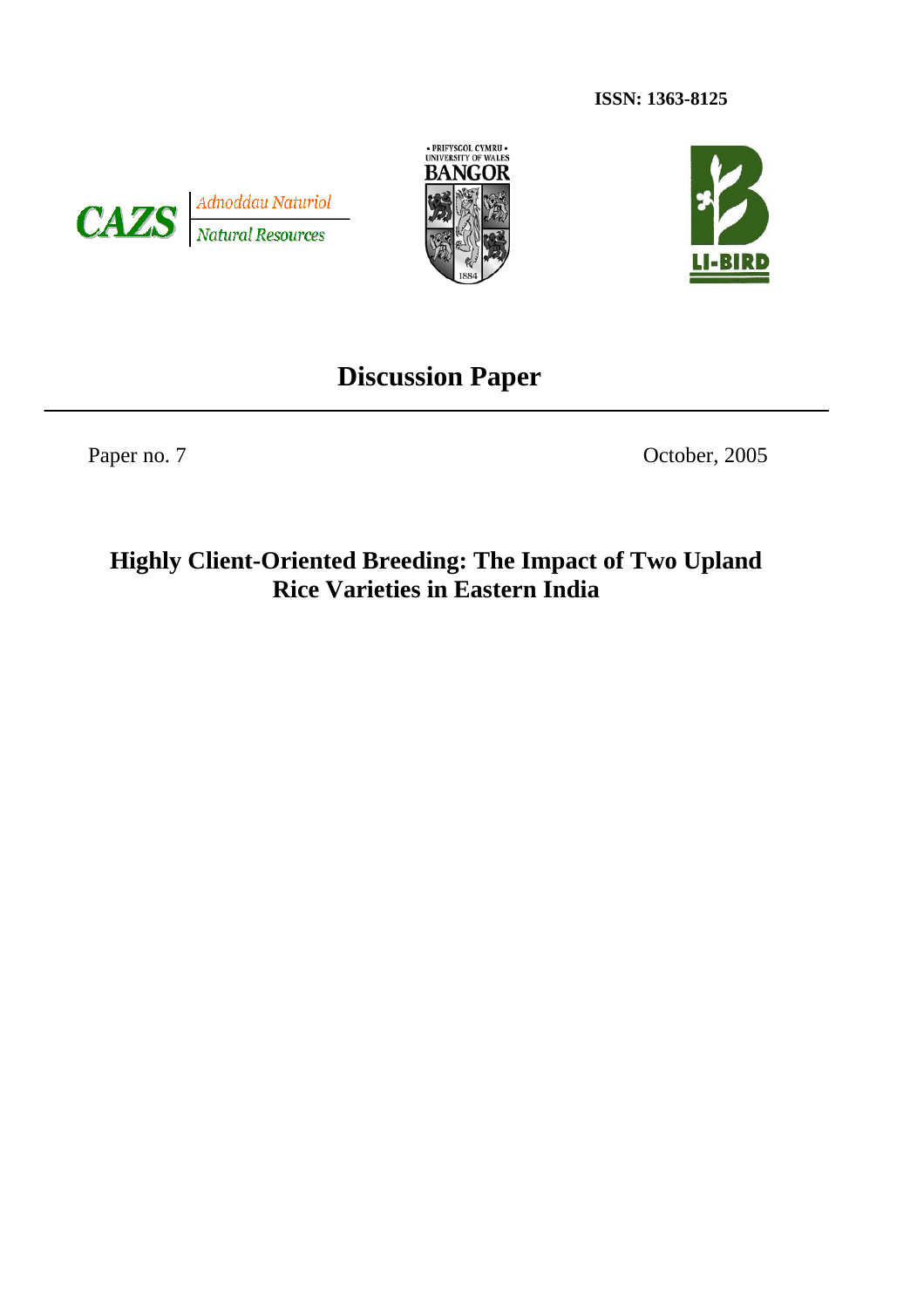This series of discussions papers is produced by the CAZS Natural Resources (CAZS-NR) for limited distribution. It includes internal briefing papers, preprints and re-prints of articles.

When quoting from this series appropriate recognition should be made. Where articles have appeared or are to appear in journals, the journal reference should be quoted.

© CAZS Natural Resources, University of Wales

CAZS Natural Resources Discussion Paper No. 7 ISSN: 1363-8125

Published by CAZS Natural Resources, University of Wales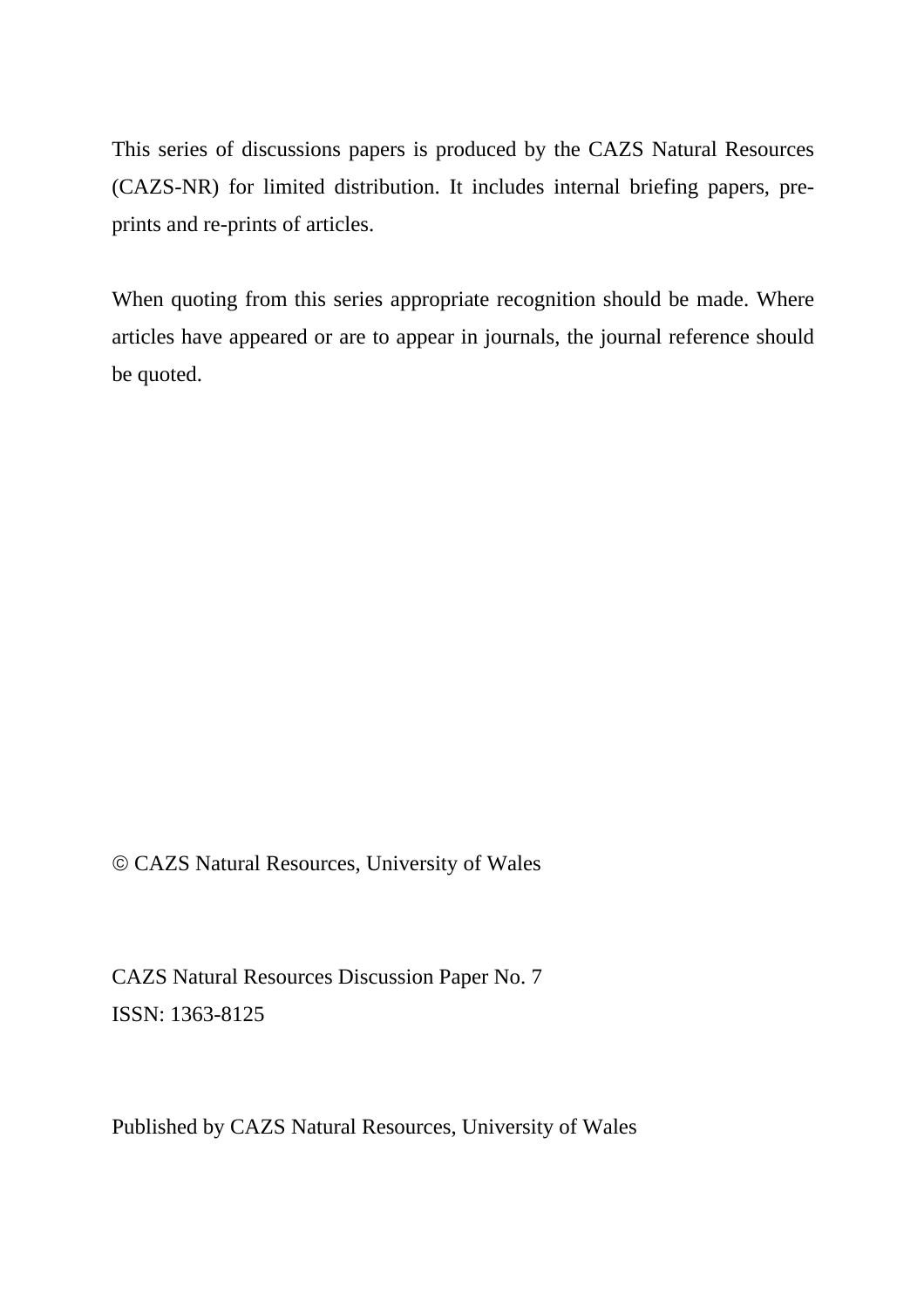### **HIGHLY CLIENT-ORIENTED BREEDING: THE IMPACT OF TWO UPLAND RICE VARIETIES IN EASTERN INDIA**

#### *By* **DS Virk1 , VA Bourai<sup>2</sup> , A Choudhary<sup>3</sup> , M Misra<sup>4</sup>**  $Misra<sup>4</sup>$ , A. **Mottram1 and JR Witcombe<sup>1</sup>**

 $^1$ CAZS *CAZS Natural Resources, University of Wales, Bangor, Gwynedd, UK. Department of Economics, Sri Guru Ram Rai College, Dehradun (Uttranchal), India. <sup>3</sup> Gramin Vikas Trust, Pani Jahaj Kothi, Kanke Road, Ranchi, India. <sup>4</sup> Department of Economics, Sri Guru Ram Rai College, Dehradun (Uttranchal), India.* 

#### **ABSTRACT**

As the result of a highly clientoriented breeding programme in eastern India, two rice varieties (Ashoka 200F and Ashoka 228) were officially recommended for the upland rainfed farming systems in Jharkhand. Surveys were undertaken in 2002 and 2004 to determine their impact, over 2002, 2003 and 2004, on the livelihoods of farmers in eastern India.

Farmer preference for the new varieties was high. In 2002, about 97% of farmers indicated that they would grow the new varieties next year, and 90%, or more, farmers perceived them to be higher yielding. Most farmers also perceived the new varieties to be earlier, higher yielding, and more resistant to drought and lodging. In the 2004 survey, farmers reported that in 2002 and 2003 their grain fetched a higher price in the market (an average premium of 12%).

The new varieties significantly improved household income, with most farming households reporting that the effect on income was large. In the 2004 survey, over 60% of farmers reported increases in onfarm income of at least 20%.

Farmers adopt the varieties on a high proportion of their uplands, and in villages that had only recent access to seed overall adoption was around 26% of the upland rice area.

Seed multiplication is being undertaken by non-governmental and governmental organisations to meet the high demand for seed. A seed multiplication and dissemination programme is also underway in western India where the varieties have also proven to be highly accepted by farmers. In 2004, Ashoka 200F was officially recommended for cultivation in Rajasthan state.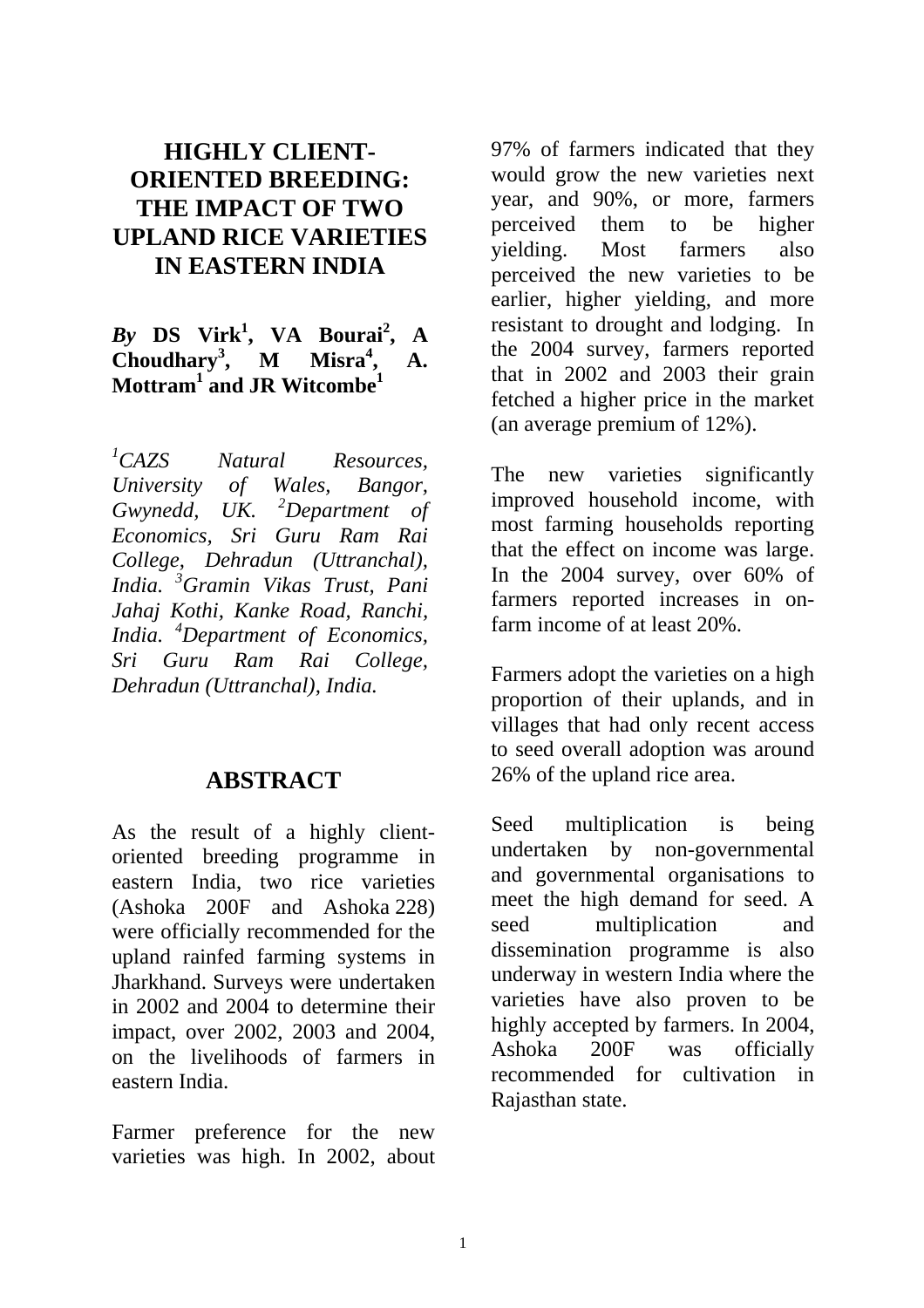A financial analysis, using conservative assumptions showed that the cumulative benefits from this project will be greater than the total expenditure on the Plant Sciences Research Programme for the period 1995 to 2005.

### **INTRODUCTION**

Poor farmers in marginal areas have benefited little from high yielding, 'green revolution' varieties that have transformed the productivity of more favourable areas. Hence, in the states of north eastern India, farmers who cultivate upland rice on low-fertility, sloping soils continue to grow lowyielding landraces that are susceptible to diseases and pests. More efficient plant breeding that is highly client oriented (Witcombe *et al.*, 2005) has provided a rapid, cost effective solution to these problems by developing new upland rice varieties superior to the landraces (Virk et al., 2003).

In May 2001, the Birsa Agricultural University (BAU) in Jharkhand, eastern India, released the first-ever early maturing, high-yielding, superfine rice varieties for rainfed uplands. They were the products of a client-oriented breeding (COB) programme. They were bred in a collaborative project, which began in 1997 between the Gramin Vikas Trust (GVT) in Ranchi, Jarkhand,

India; BAU; and CAZS Natural Resources, Bangor, UK.

Surveys were undertaken in 2002 and 2004 of adopting farmers to estimate the impact of these varieties.

## **BACKGROUND**

Farmers of rainfed uplands require early varieties that escape end-ofseason drought but still give a good yield of grain and fodder. GVT gave farmers a choice of upland varieties for farmers to test for themselves in their own fields. This process is called participatory varietal selection (PVS) and farmers identified Kalinga III as the best of the modern varieties. It has early maturity, high grain and fodder yield and good cooking quality but farmers did not adopt it in large numbers or areas because of its poor inherent resistance to drought. Kalinga III was crossed to another rice variety, IR64, to improve it in a breeding programme targeted at improving the traits that farmers wanted in a new variety. This client-oriented breeding programme produced two outstanding rice varieties (Ashoka 200F and Ashoka 228).

We report here on a study that assessed the outcomes from producing and popularising these new varieties.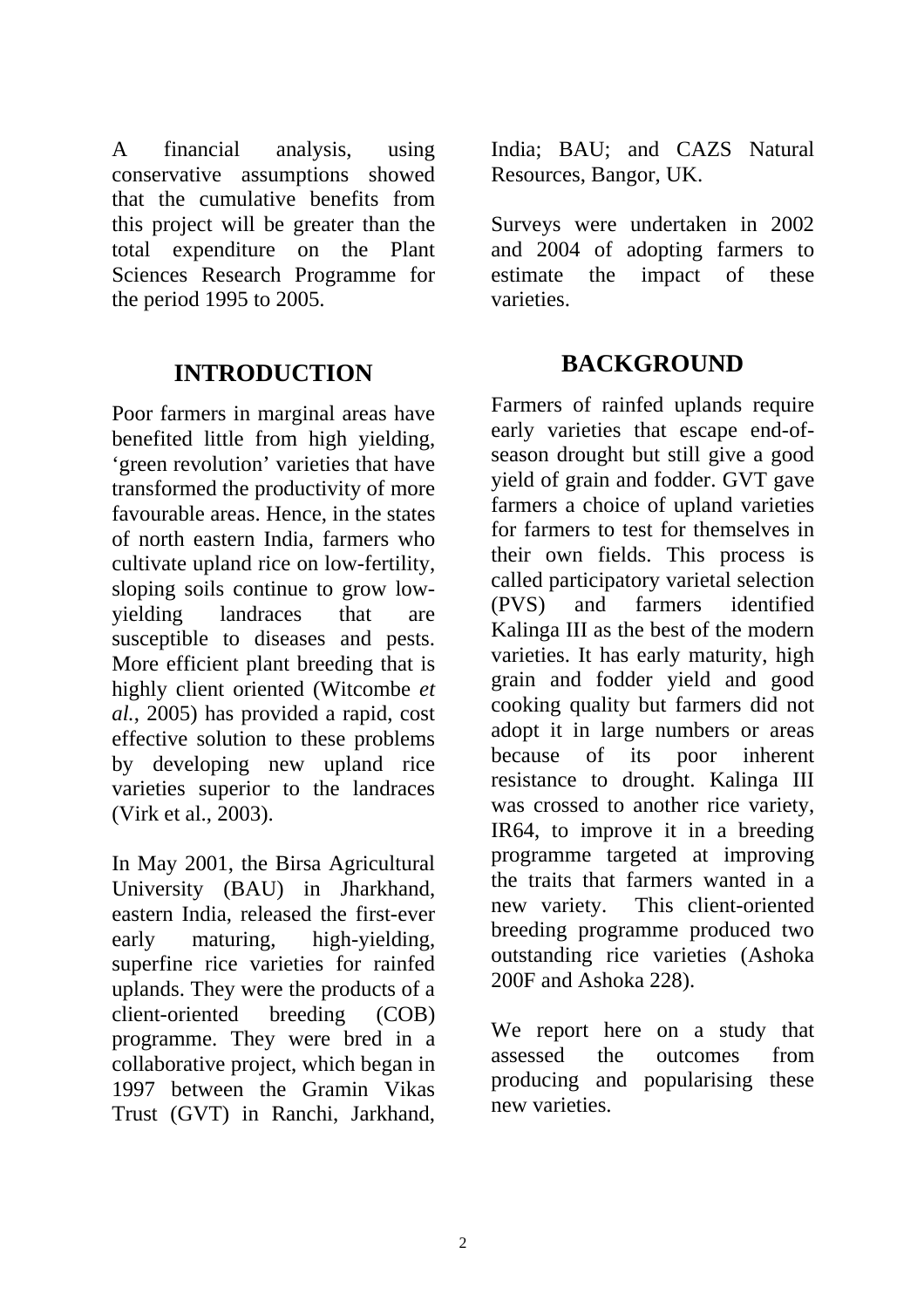### **MATERIALS AND**

### **METHODS**

We describe here the results of surveys, in 2002 and 2004, of farmers who had access to seed of the Ashoka varieties. Data were collected for 2002, 2003 and 2004.

The impact was studied in villages where seed had been distributed either directly or indirectly by GVT. In December 2002, about 15% of the households were randomly sampled from the 1000 that received seed from the GVT (Bourai *et al*., 2002). There were 126 sample households<sup>†</sup> from the GVT villages and farmers from these households were interviewed using a semi-structured format. In March 2004, several hundred households were surveyed (Virk *et al*., 2004). In addition, a further survey in October 2004, was conducted that, instead of household interviews, used maps and group discussions (Mottram, 2005).

### **SEED TRANSACTIONS**

2002 survey. Farmers sold seed to farmers within the villages but also outside the villages up to a distance of 300 km (Table 1). The quantities sold in Orissa were large because the

l

project facilitated seed sales and the survey included farmers who were members of GVT-organised seed producer groups. Other than this, the spread of seed was through relatives and friends. The seed was distributed over long distances. For example, from Haldikundi village, Orissa, the seed spread as far as 60 km.

*2004 survey.* In the 2004 survey, on average, 40% of the farmers distributed seed from the 2002 and 2003 harvests. The average amount of seed sold, gifted or exchanged per transaction was over 20 kg in both years.

The distribution from the 2003 harvest is likely to be an underestimate because the survey took place in January before the period of greatest demand for seed. Other factors could lead to an underestimate of farmer-to-farmer seed supply. The farmers who were surveyed all had good contact with the GVT project and had less incentive to distribute seed than 'non-project' farmers. Seed distribution is a means of securing a future seed supply and farmers with a close contact with the project can always ask it for more seed. Nonproject farmers have much more reason to supply seed to other farmers as it provides a future seed source.

<sup>†</sup> 56 in Jharkhand, 29 in Orissa, and 41 in W. Bengal. Included 23 households from those who got seed through NGOs, and 10 from those who received seed through the state department of agriculture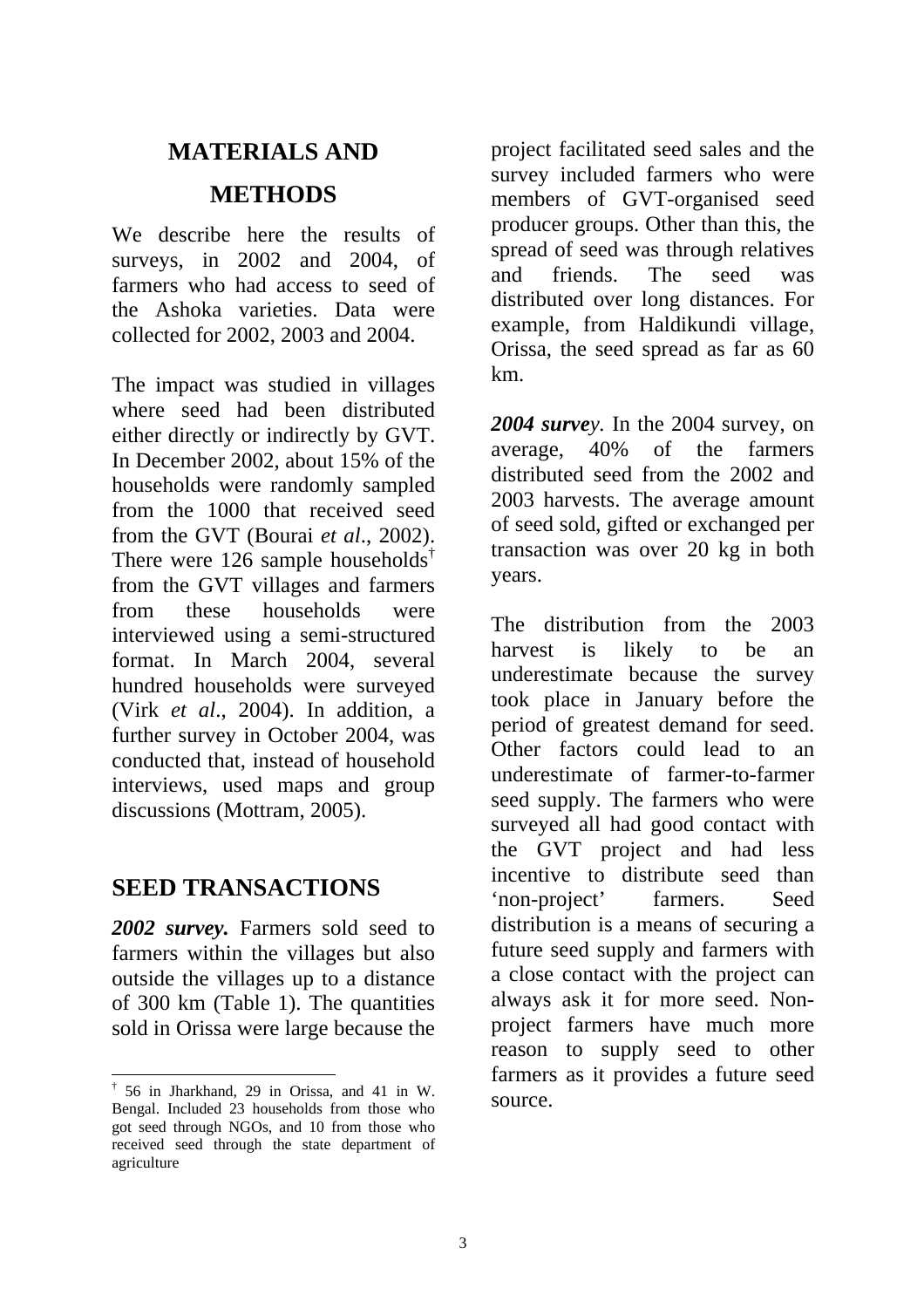## **FARMERS' PERCEPTIONS OF THE NEW VARIETIES**

In the surveys in 2002 and 2004, the great majority of farmers perceived that, compared with local cultivars, the new varieties were, higher yielding and had better quality grain (Table 2). These slender-grained varieties were easier to market and fetched a higher grain price than the local, coarse-grained varieties. In the 2004 survey, the price advantage averaged  $12\%$  (Rs  $6.5 \text{ kg}^{-1}$  for the Ashoka varieties compared to Rs 5.8  $kg^{-1}$  for the local variety). In Jharkhand and Orissa the price advantage was higher (16%), the lower average resulting from a 6% advantage in West Bengal where the surveyed farmers commonly grew the higher value Kalinga III.

Most farmers report that the new varieties have better drought tolerance. They performed extremely well during the extreme drought of 2002. In the worst drought hit area of Kalahandi district, Orissa, the Deputy Director of Agriculture reported that the performance of Ashoka 228 (Ashoka 200F was not tested) was outstanding even when the local varieties had failed.

## **ADOPTION**

An increasing trend in the area of cultivation of the two varieties was found in the 2004 survey (Fig. 1).

The higher values obtained in the smaller, earlier survey in 2002 are not shown.

The adoption rates in Fig. 1 gives an indication of how much land adopting farmers will devote to the new varieties but does not give an estimate of the coverage overall. In 2004, a mapping exercise was done in eleven villages where every upland field was identified and the variety grown determined from discussions with groups of local farmers. The rate of adoption of the Ashoka varieties has been high and within 2 years of their introduction to a village they are being cultivated on about 26% of the upland rice area (Fig. 2). The area of Ashoka cultivation is increasing every year and its cultivation has enabled some farmers to increase their total area of cultivation by utilising fallow upland areas.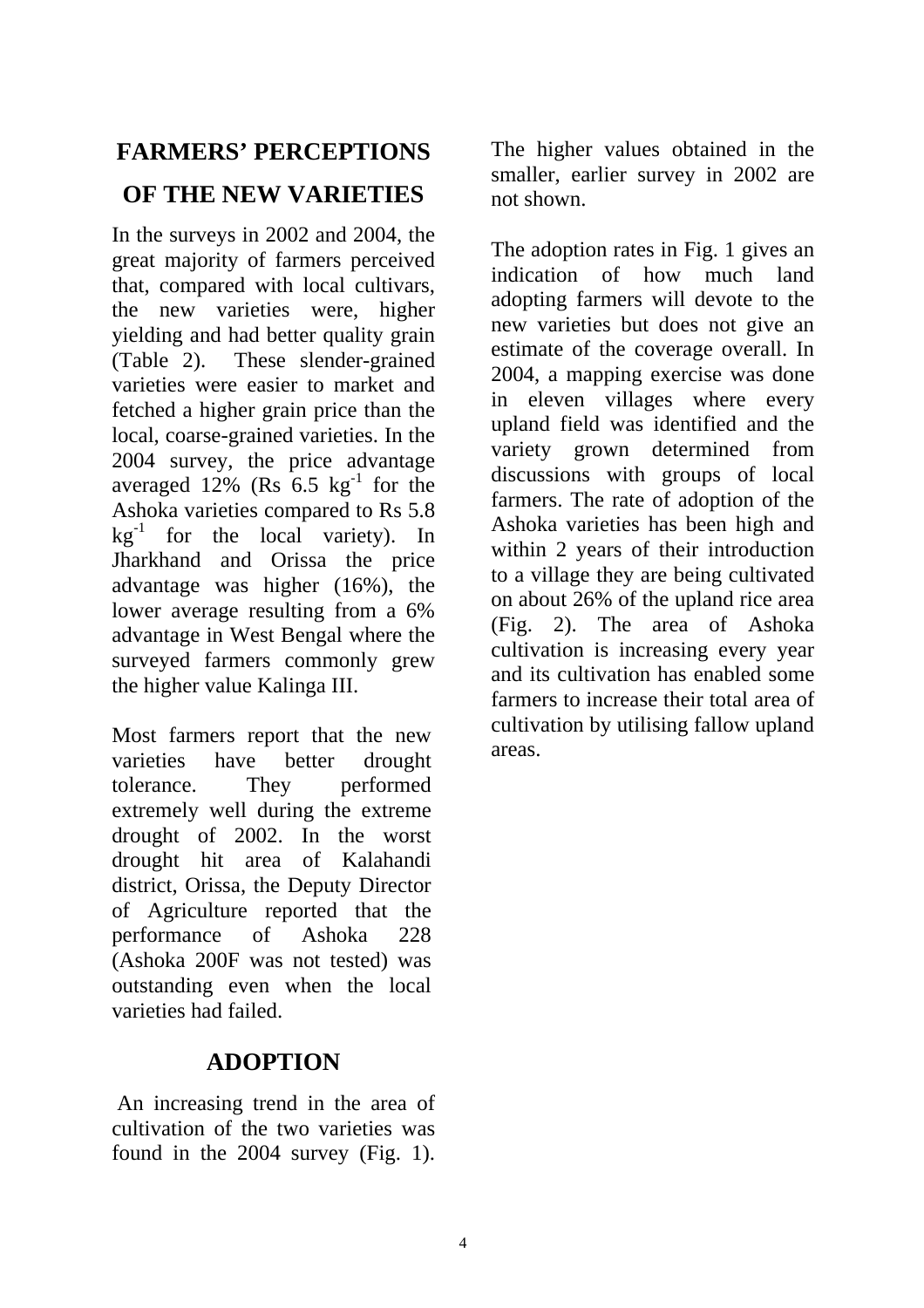| <b>Variety</b> | <b>Orissa</b> |        | <b>West Bengal</b> |           | <b>Jharkhand</b> |           |
|----------------|---------------|--------|--------------------|-----------|------------------|-----------|
|                | kg            | km     | kg                 | km        | kg               | km        |
| Ashoka         | $10-$         | $12 -$ | $2 - 30$           | $1 - 15$  | 10-120           | $0.5 - 3$ |
| 228            | 2000          | 300    |                    |           |                  |           |
| Ashoka         | $10-$         | $11 -$ | $10-20$            | $11 - 20$ | $25 - 200$       | -         |
| 200F           | 900           | 20     |                    |           |                  |           |
| No.            | 38            |        | 45                 |           | 76               |           |
| farmers        |               |        |                    |           |                  |           |
| sampled        |               |        |                    |           |                  |           |
|                |               |        |                    |           |                  |           |

**Table 1.** Range of amount of seed sold by farmers and range of distance of spread from the seed foci in *kharif* 2002.

*Table 2***.** Farmers' perception (expressed as % of farmers) for Ashoka 228 and Ashoka 200F r in March 2004.

|              | $2002^1$ |                         |                | $2004^1$        |                     |                |  |
|--------------|----------|-------------------------|----------------|-----------------|---------------------|----------------|--|
|              | Ashoka   | Local                   |                | Ashoka          | Local               |                |  |
| <b>Trait</b> |          | preferre preferred Same |                |                 | preferred preferred | <b>Same</b>    |  |
|              | d        |                         |                |                 |                     |                |  |
| Grain yield  | 92       | $\overline{2}$          | 5              | 97              | $\theta$            | 3              |  |
| Straw yield  | 68       | 5                       | 25             | 76              | 0                   | 24             |  |
| Maturity     | 87       | $\overline{4}$          | 6              | 96              | $\overline{2}$      | $\overline{2}$ |  |
| Drought      | 82       | $\mathbf{1}$            | 14             | 46 <sup>2</sup> | $\overline{0}$      | $\overline{0}$ |  |
| tolerance    |          |                         |                |                 |                     |                |  |
| Weed         | 69       | 1                       | 28             | $-3$            |                     |                |  |
| suppression  |          |                         |                |                 |                     |                |  |
| Market price | 89       | $\overline{0}$          | 10             | 80              | $\overline{0}$      | 20             |  |
| Eating       | 82       | $\overline{2}$          | 12             | 80              | $\overline{0}$      | 20             |  |
| quality      |          |                         |                |                 |                     |                |  |
| Overall      | 91       | 1                       | 6              |                 |                     |                |  |
| preference   |          |                         |                |                 |                     |                |  |
| Grow         | 97       | 3                       | $\overline{0}$ | 100             | $\overline{0}$      | 0              |  |
| Ashoka       |          |                         |                |                 |                     |                |  |
| variety      |          |                         |                |                 |                     |                |  |
| again?       |          |                         |                |                 |                     |                |  |

<sup>1</sup> The total may not be 100 as 'no response' class has been omitted.<br><sup>2</sup> Perception based on only 74 farmers who reported it as additional property of Ashoka varieties.<br><sup>3</sup> Not recorded in 2004.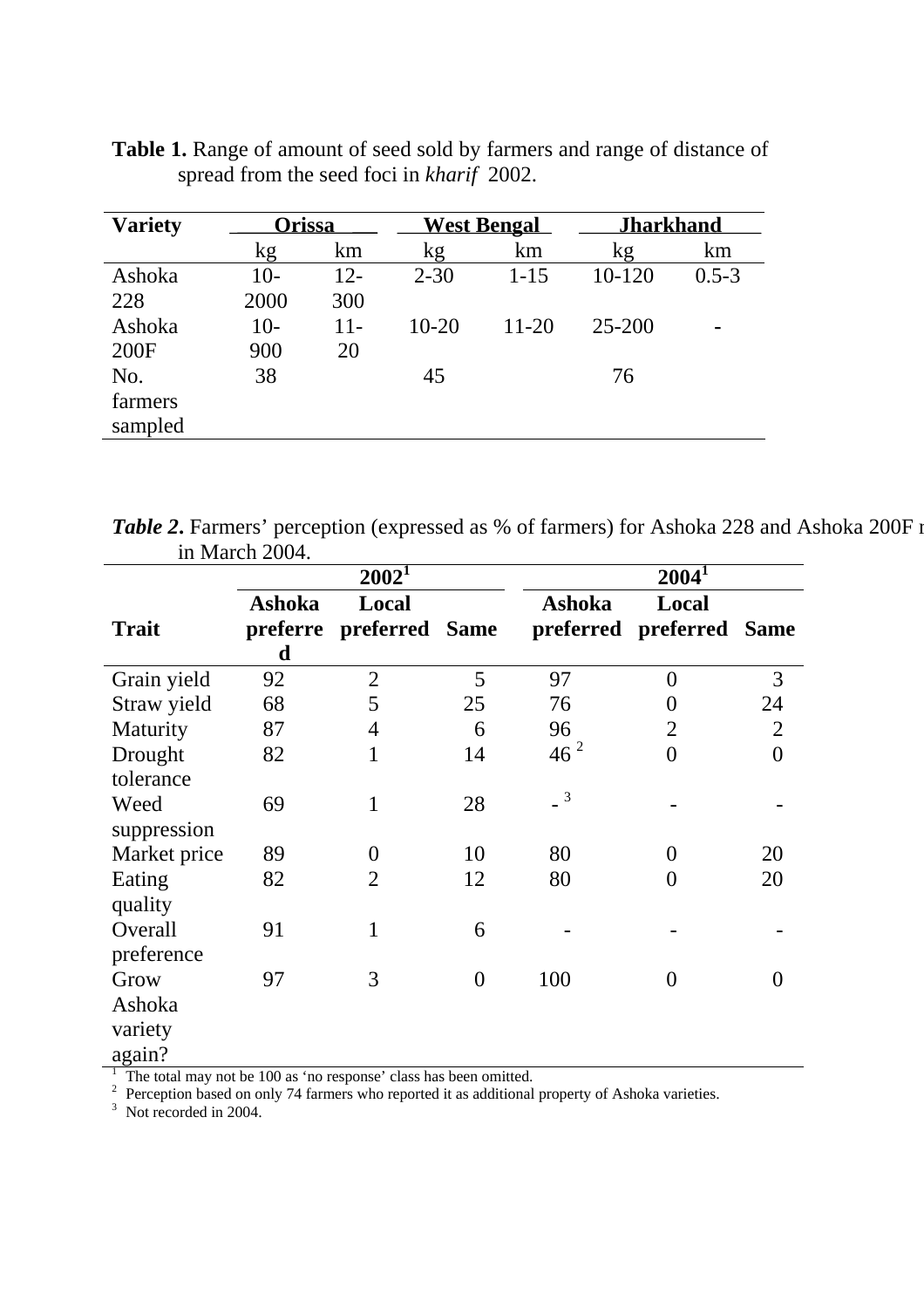

*Figure 1.* Increase in cultivated area of the new rice varieties from 2001 to 2002 by adopting farmers and the projected proportion of the area for 2004. Based on a survey of 150 farmers in 2004.

Ashoka varieties were being adopted at such high rates because they have several benefits over local varieties including high yield, early maturity (90 days), drought resistance, good taste and short cooking time, good straw quality and high market price compared to local varieties (4-4.5 Rs/kg compared to 3.5-3.8 Rs/kg). The benefits of Ashoka over many local varieties means that it is replacing poor quality local varieties, but diversity is being maintained through preservation of varieties with different qualities to Ashoka and those that are still maintained for traditional cultural practices.

Adoption will be more widespread because of the acceptance of these varieties elsewhere in the country. The GVT Western India Rainfed Farming Project, in collaboration with State Agricultural Universities, has tested the two new varieties in participatory trials in Gujarat, Rajasthan and western Madhya Pradesh along with a range of promising upland varieties from many sources. In trials in Rajasthan in 2003, 86% of farmers in 30 trials preferred the Ashoka variety. In all three states, the two Ashoka lines were the most preferred overall in the trials for their high yield combined with earliness and better grain quality. In 2004, Ashoka 200F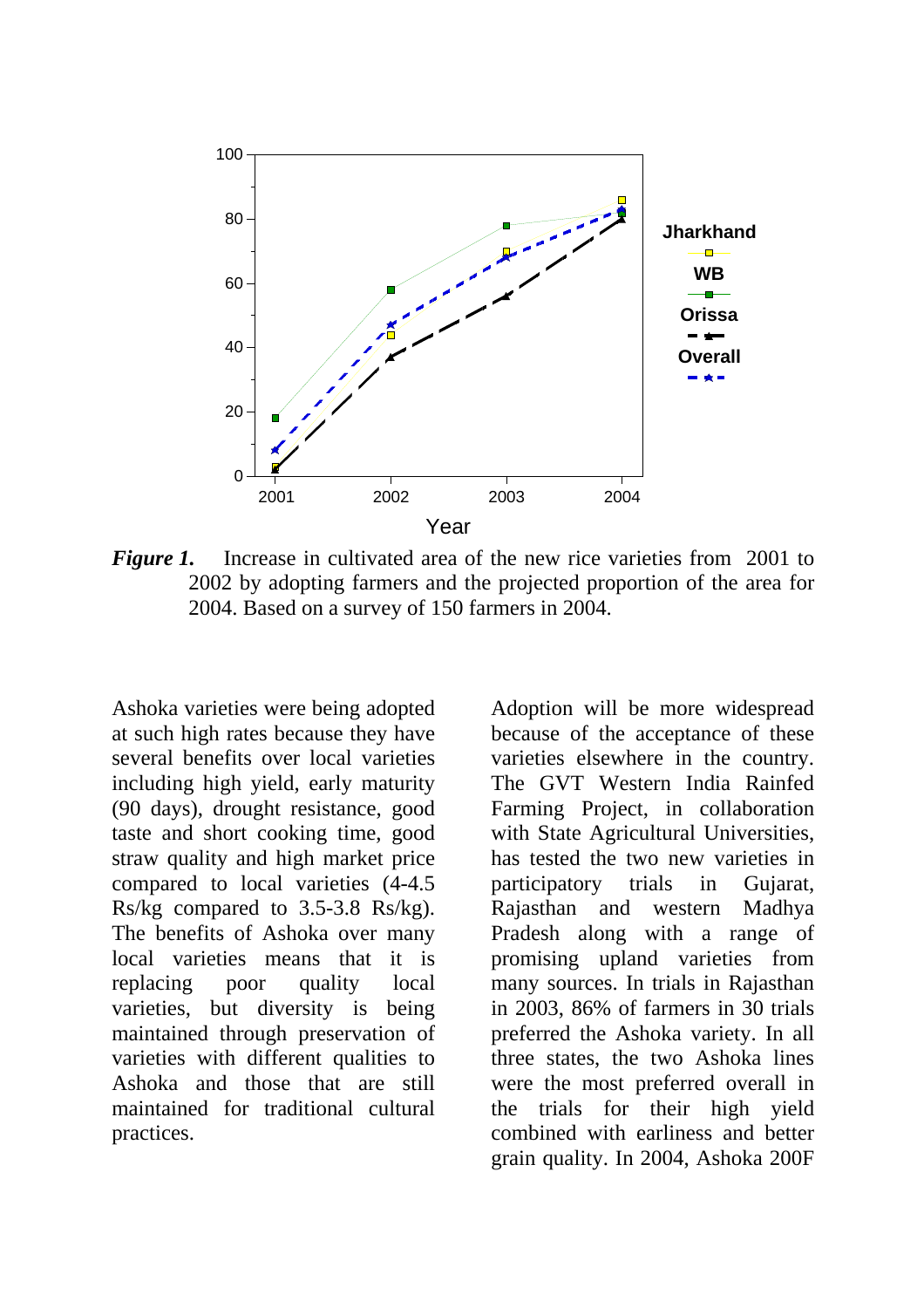was recommended for cultivation in Rajasthan by the Maharana Pratap University of Agriculture and Technology (MPUAT). In the three states of the western project GVT already has an active seed multiplication and distribution programme for these varieties.

## **LIVELIHOODS**

In the 2002 survey, the new varieties had a significant effect on the household income (Table 3). The majority of farmers indicated small or large effects of the new varieties on the overall income of the households. More detailed questions were asked in the 2004 survey to quantify the impact on livelihoods in terms of rice sufficiency and increase in on-farm income (Tables 4 and 5).

Ashoka 200F and Ashoka 228 are high-yielding, early-maturing, drought-resistant varieties, and because they have fine grains they fetch a high marker price. Farmers in eastern GVT reported major benefits for their livelihoods; food is available in years of poor rainfall and during the lean periods of the year, and straw is available for fodder earlier in the season. Additional cash from the sale of surplus grain, or because grain no longer has to be purchased for household needs, was used by the farmers for various purposes such as children's education, food and

clothes (Fig. 3). However, the most important impact reported by most farmers was that cultivation of the Ashoka varieties resulted in increased household food security – on average by 1-2 months. In some cases, grain-deficit households were now self sufficient.

# **SEED PRODUCTION AND SALES**

There are over 5 million ha of uplands presently under landraces in eastern India (Muralidharan *et al.*, 1988). As a result of the superior performance of Ashoka 200F and Ashoka 228, there is now a high demand for seed of the new varieties.

Community based organisations, small scale seed entrepreneurs, GVT, BAU and State Departments of Agriculture are all involved in multiplication of the seed.

Self-help groups of farmers in villages in Orissa produced seed in the  $2001 - 2002$  off-season. The majority of this seed was procured by GVT and distributed to farmers in more than 600 villages (Table 6) and to other agencies in the *kharif* (rainy season) 2002. It was also distributed to NGOs and state department of agriculture working in the Jharkhand, Orissa and W. Bengal states.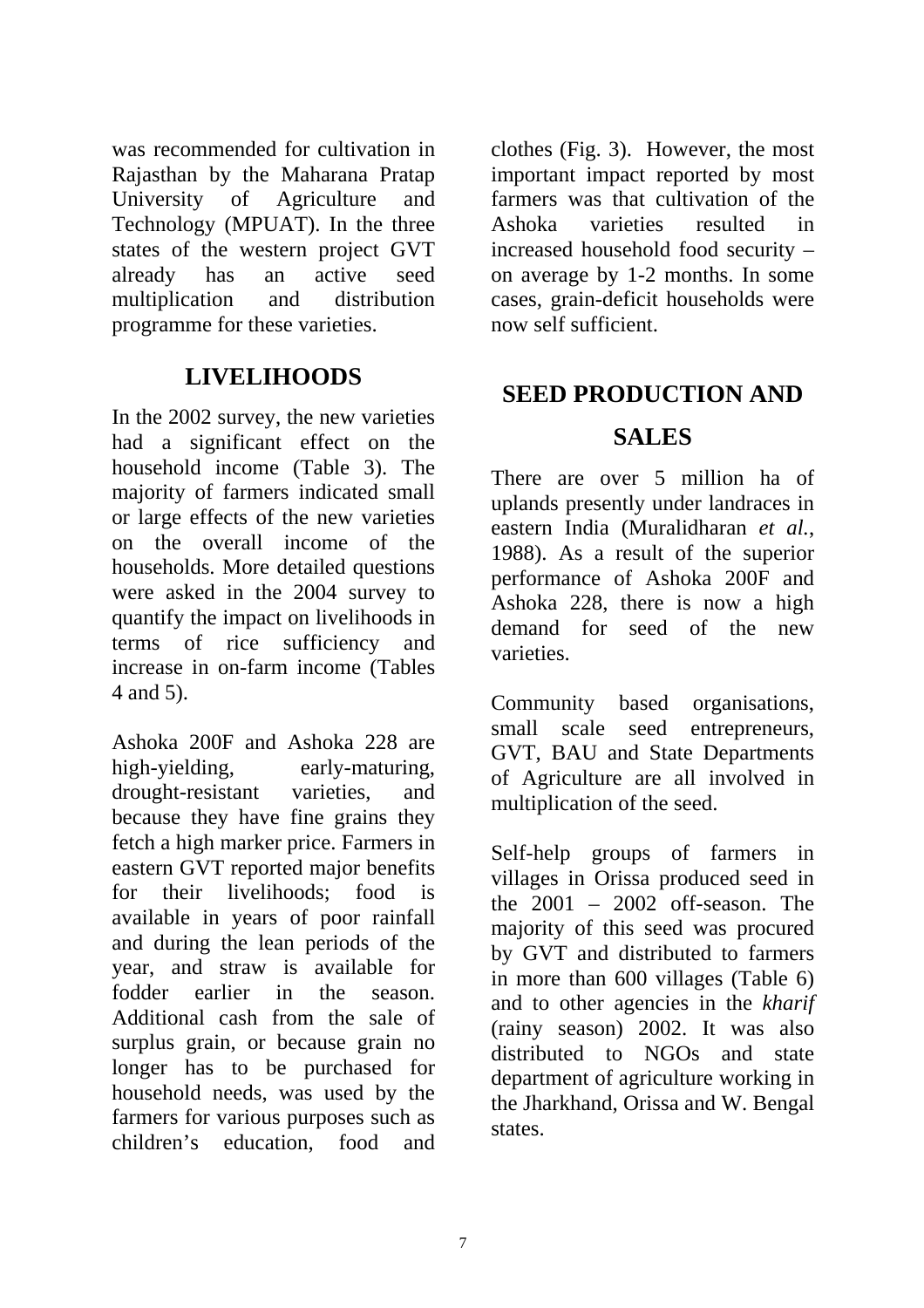

- *Figure 2.* Adoption of Ashoka rice varieties in villages in Purulia ditrict, West Bengal (WB); Ranchi district, Jharkhand (Jh); and Mayurbhanj district, Orissa (Or).
- *Table 3.* Impact of new varieties on overall income based on survey in Dec 2002 .

| Size of   | Ashoka 228   | Ashoka 200F         |  |  |
|-----------|--------------|---------------------|--|--|
| impact on | $(\%$ of 103 | $\frac{6}{6}$ of 56 |  |  |
| overall   | interviewed  | interviewed         |  |  |
| income    | farmers)     | farmers)            |  |  |
| Tiny      | 23           |                     |  |  |
| Small     | 46           | 56                  |  |  |
| Large     | 29           | 34                  |  |  |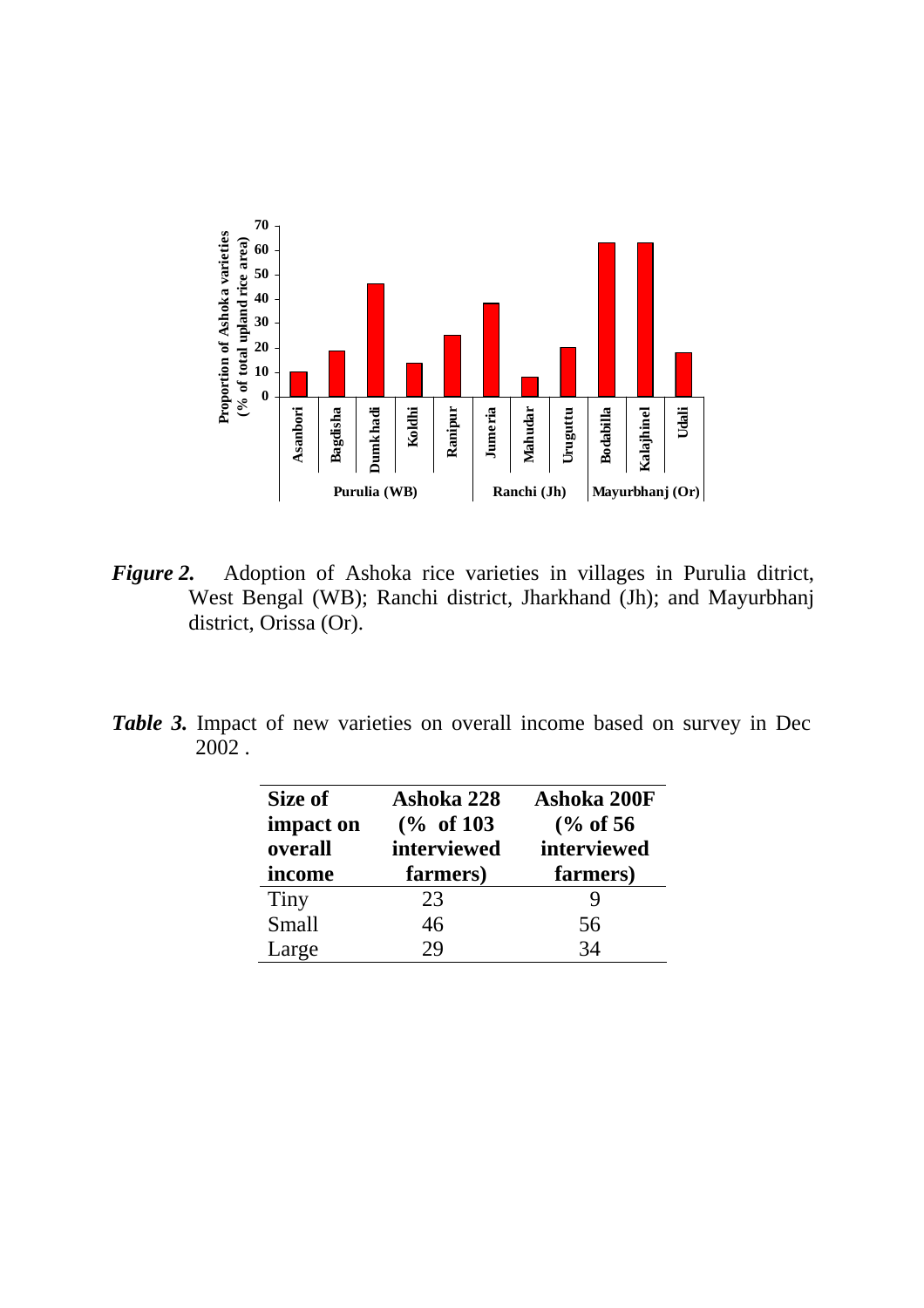|              |     | <b>Rice sold</b><br>$\left( \mathrm{kg}\right)$ |       | <b>Rice lasts</b><br>(months) |      | <b>Price</b><br>$(Rs kg-1)$ |              |
|--------------|-----|-------------------------------------------------|-------|-------------------------------|------|-----------------------------|--------------|
| <b>State</b> | N   | <b>Before</b>                                   | After | <b>Before After Before</b>    |      |                             | <b>After</b> |
|              |     |                                                 |       |                               |      | (local)                     |              |
| Jharkhand    | 57  |                                                 | 10    | 6.1                           | 10.3 | 6.0                         | 6.8          |
| West         | 60  | 45                                              | 60    | 7.9                           | 9.7  | 6.3                         | 6.6          |
| Bengal       |     |                                                 |       |                               |      |                             |              |
| Orissa       | 33  | 70                                              | 238   | 8.7                           | 10.5 | 4.6                         | 5.4          |
| Overall      | 150 | 34                                              | 80    | 7.4                           | 10.1 | 5.8                         |              |
| Increase     |     |                                                 | 137   |                               | 36   |                             | 12           |
| $\%$ )       |     |                                                 |       |                               |      |                             |              |

Table 4. Impact of new varieties on availability of rice for selling and consumption and market price based on survey in March 2004.

*Table 5.* Impact of new varieties of rice on overall livelihood improvement (% increase in overall household income) based on survey in March 2004.

| <b>State</b>     | N   | ${<}10\%$ | $10-$ | $20-$ | $30-$ | $>40\%$ |
|------------------|-----|-----------|-------|-------|-------|---------|
|                  |     |           | 20%   | 30%   | 40%   |         |
| <b>Jharkhand</b> | 57  | 11        | 52    | 32    |       | U       |
| West             | 60  | 22        | 45    | 17    | 10    | 6       |
| Bengal           |     |           |       |       |       |         |
| Orissa           | 33  | 24        | 36    | 24    | 6     | 9       |
| Overall          | 150 | 19        | 44    | 24    |       | 5       |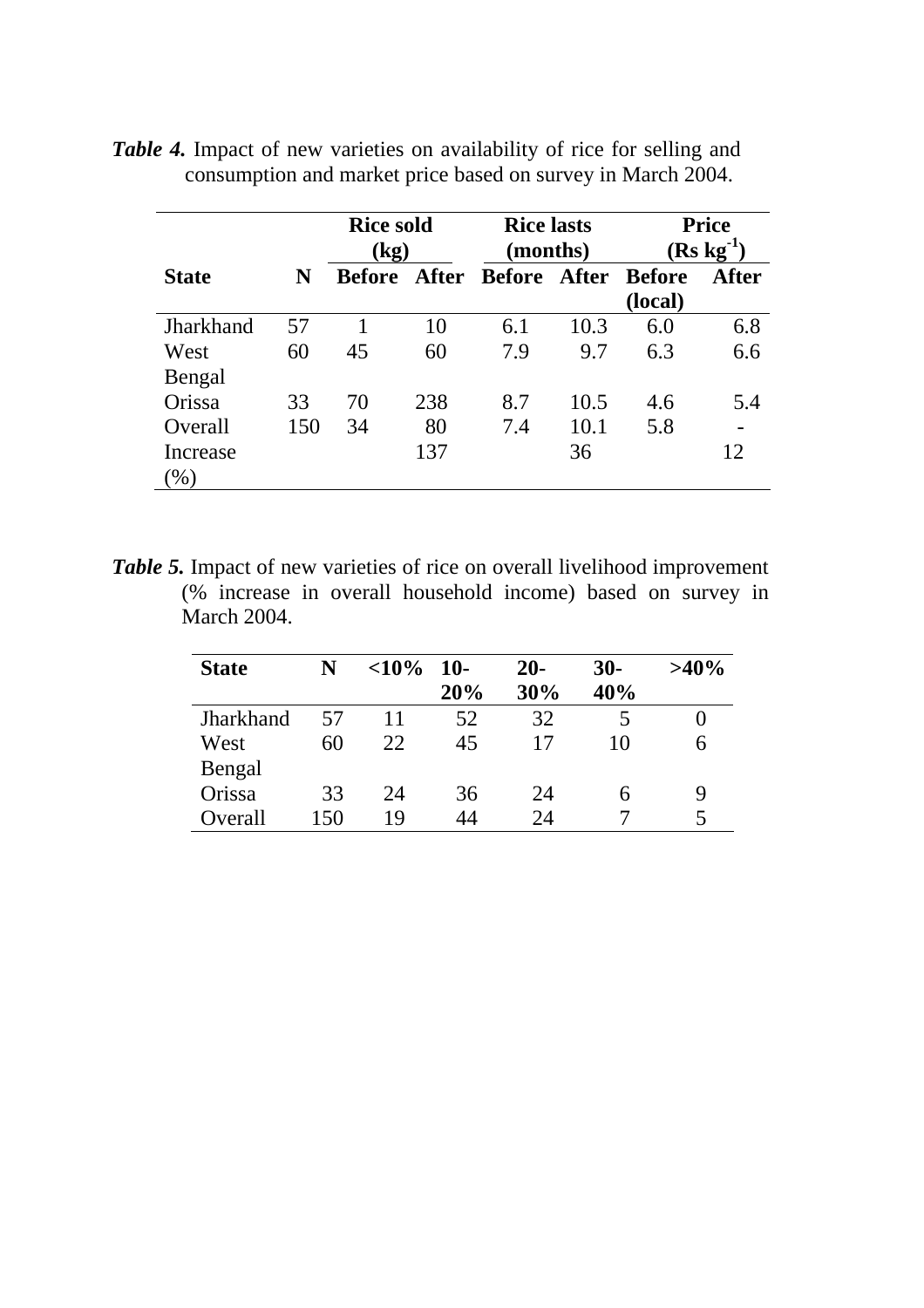

- *Figure 3.* Diagram of the effects cultivating Ashoka can have on farmers' livelihoods, as determined in farmer group discussions. The diagram is a summary of group responses from 14 villages in three districts, Oct 2004.
- **Table 6.** Seed production of Ashoka 228 and Ashoka 200F facilitated by GVT in eastern India in the dry season of 2001-02, 2002-03, 2003-04, 2004-05.

|       | 2001-02 | 2002-03 | 2003-04 | 2004-05 |
|-------|---------|---------|---------|---------|
| Total |         |         |         |         |

The GVT distributed the seed to its adopted villages in Jharkhand, West Bengal and Orissa in all years apart from providing the seed to other agencies. For the 2002 rainy season GVT distributed seed to the State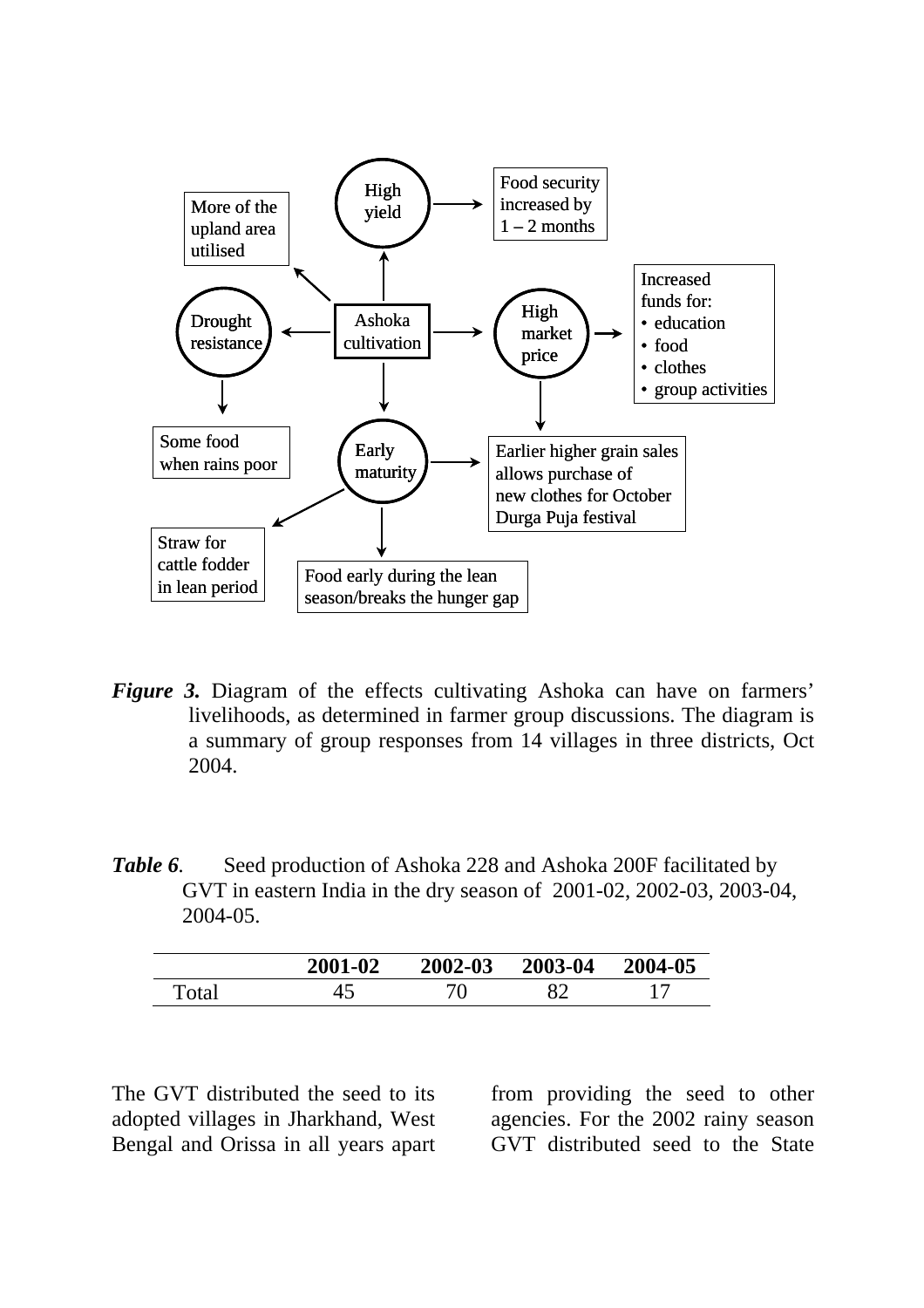Departments of Agriculture, NGOs and private seed growers in the three eastern Indian states and to the GVT's western Indian counterpart.

For the 2003 season GVT distributed seed in Jharkhand to the Jharkhand Government and to BAU, as well as to 6 NGOs and one private seed grower. In Orissa seed was distributed to the Department of Agriculture in four locations and to at least four NGOs.

For the 2004 season GVT distributed seed to:

- Catholic Relief Services (CRS) in Jharkhand, Chhattishgarh and Madhya Pradesh;
- State Departments of Agriculture in the three eastern Indian states;
- State Agricultural Universities such as Birsa Agricultural University, Jharkhand, University of Agricultural Sciences, Dharward, Karnataka, Tamil Nadu Agricultural University, Coimbatore;
- DFID funded Orissa Western Livelihood Project;
- NGOs such as Jharkhand Tribal Development Society, Ranchi, SPEED, Dehradun, Utranchal Pradesh, ASA, Bhopal, Madhya **Pradesh**
- Private seed companies in **Jharkhand**
- In West Bengal the seed was also distributed to 9 NGOs and 6 government organisations.

For the 2005 season GVT distributed seed to:

- Catholic Relief Services (CRS) in Jharkhand, Chhattishgarh and Madhya Pradesh;
- Birsa Agricultural University;
- State Departments of Agriculture in the three eastern Indian states;
- Farmers in new villages adopted by GVT in Jharkhand, West Bengal and Orissa.

## **QUANTIFYING THE**

## **IMPACT**

The population of people living below the poverty line in India is greatest in the eastern states. Rice is the most important crop in the region, and the majority of this rice is cultivated in upland, or medium upland to which the Ashoka varieties are adapted.

The Ashoka varieties are very well accepted compared to the traditional landraces or other modern varieties, and their superior performance under drought as well as in better conditions greatly reduces the uncertainty of the forecasts on their impact. It is of significance that the two new varieties performed very well in the extreme drought year of 2002. This means that adoption trends will be less affected by the most important external shock in the upland rice growing areas, namely drought. In many places, the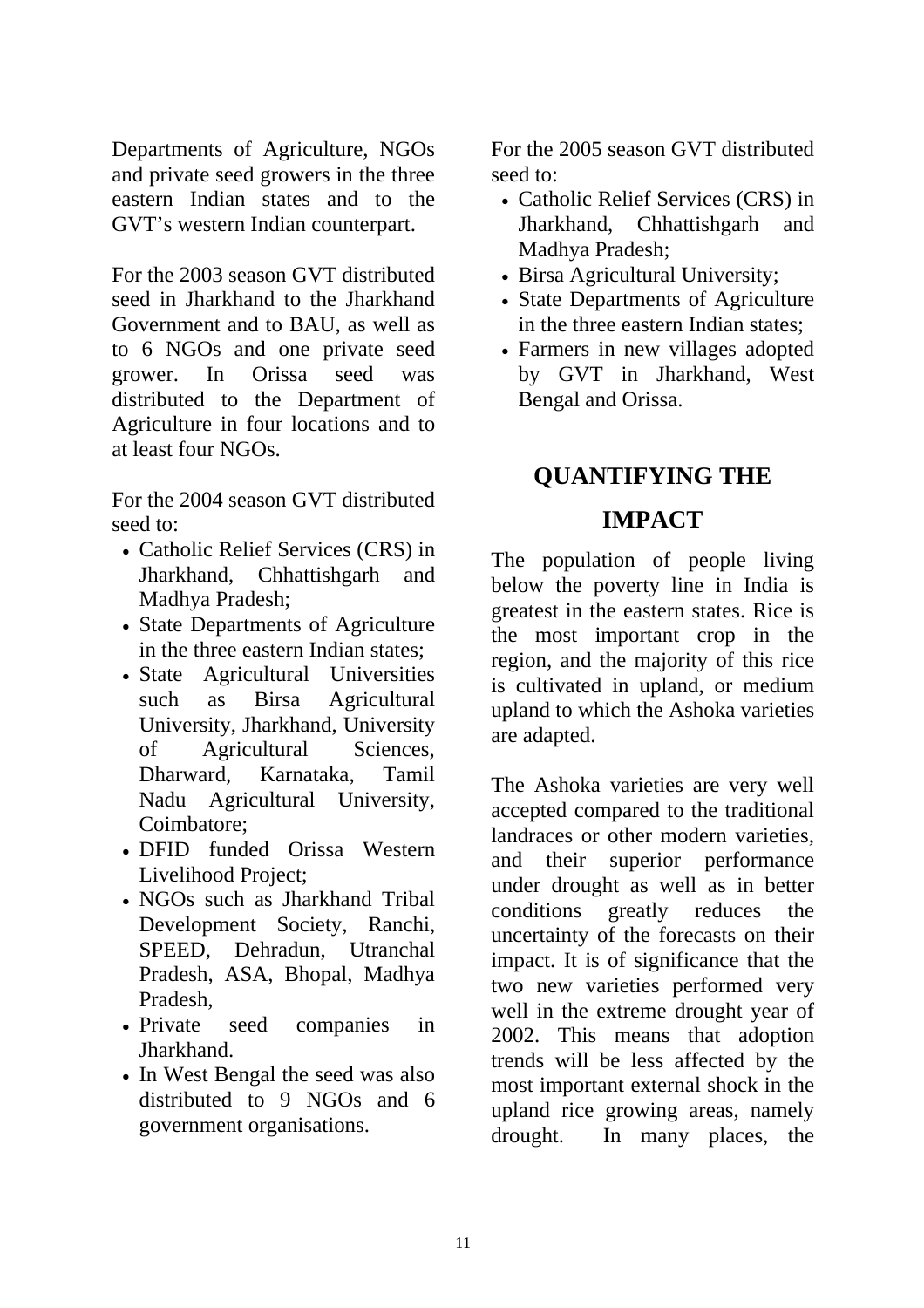surveys showed that the local cultivars had failed but the new varieties survived the drought. In some places such as Bhirbhum (W. Bengal), the seed crop of Ashoka 228 totally wilted due to drought. However, a little rainfall around the middle of August enabled it to recover and produce a bumper crop. In the worst drought hit area of the Kalahandi district in Orissa the Deputy Director of Agriculture reported the outstanding performance of Ashoka 228 when the local varieties had failed. However, even drought-tolerant varieties will decline in poor years as farmers greatly reduce the area under upland rice in response to late rains.

An example financial analysis was made of the benefits that these varieties, in just three states (Jharkhand, Orissa and West Bengal), can bring (Fig. 4). Any predictive model is far too sensitive to be reliable. Instead, we assume a reasonable scenario

on the basis of our data and then examine the financial impact that would have. On the basis of a 25% adoption in villages after two years of exposure and an acceptance rate of nearly 100% then adoption of 10% of the upland area in eastern India is a reasonable scenario. With these assumptions the benefits are not over-optimistic. The benefits are large and anticipated cumulative benefits by 2012 would be greater than the total expenditure of £19.5 million on the Plant Sciences Research Programme between 1995 and 2005.

The benefit/cost ratio of this research is very favourable, even assuming a higher than actual annual cost of research of £100,000. The benefits of this research have to be shared between the NR Strategy and the DFID India desk, as donors, and between CAZS, GVT and BAU as the project implementers. The benefits are sufficiently substantial for credit sharing.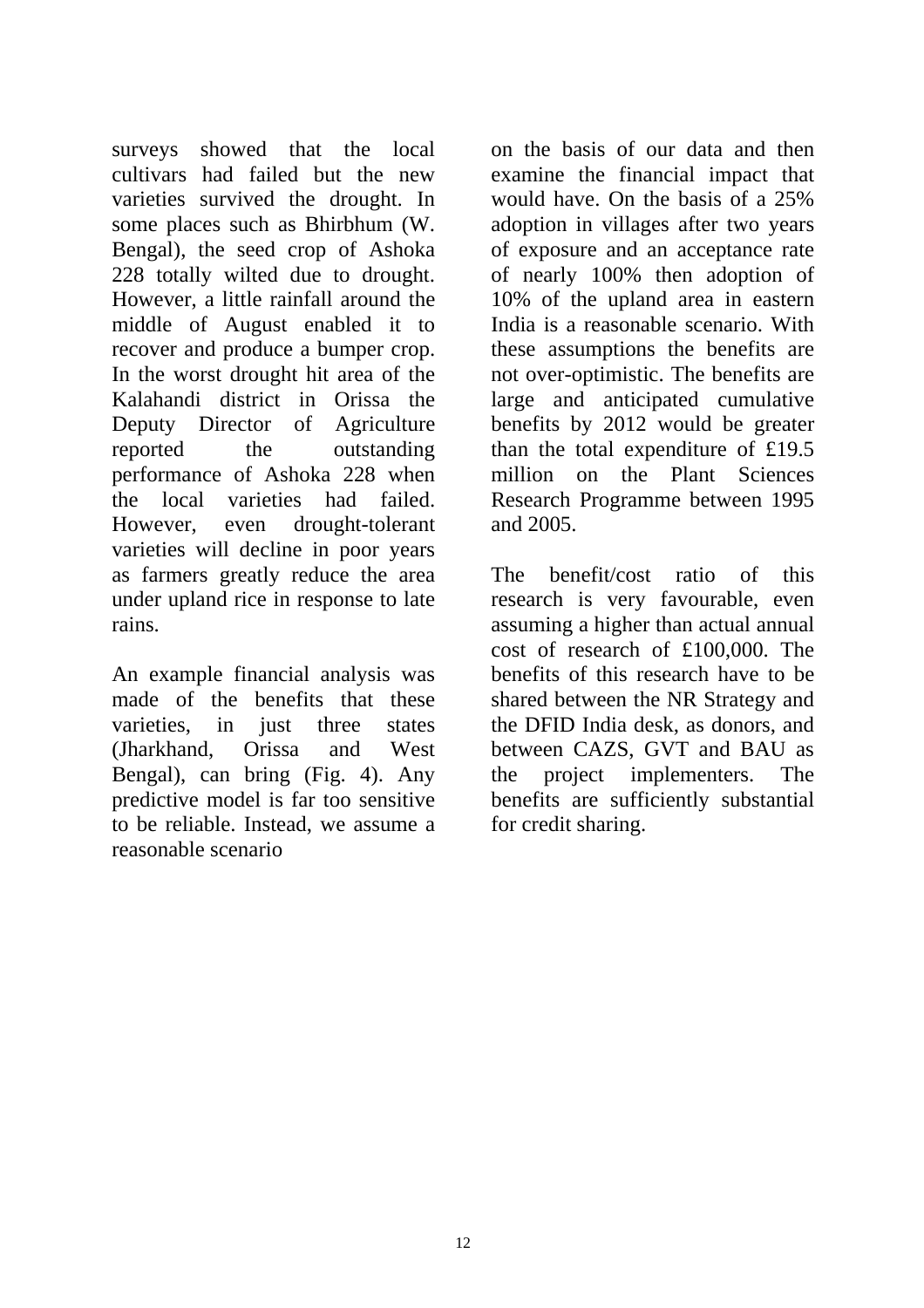#### **Assumptions**

- Reference year of 2002 with a research spend of £0.5 million by that year and a further annual expenditure of £100,000 for research and development
- An adoption of 10% of the upland rice area by 2010 and no increase thereafter.
- An increased benefit per hectare from Ashoka 200F and Ashoka 228 of £33 per hectare (500 kg additional yield at £0.09  $kg^{-1}$ ).



*Figure 4.* NPV and IRR over time from the new rice varieties using the assumptions described in the box above.

If higher (but still probable) assumptions on adoption are made, the benefits increase greatly. What is clear is that the benefits from these varieties are always large (and reliably so) because there is no question that they are highly accepted and that they give a higher yield with an improved market price.

Hence, it would not be at all unreasonable to assume that a high adoption ceiling will be achieved. The major variable is how quickly that adoption ceiling will be achieved and, hence, how quickly substantial benefits will be realised. All of our scenarios also ignore the benefits from the likely partial